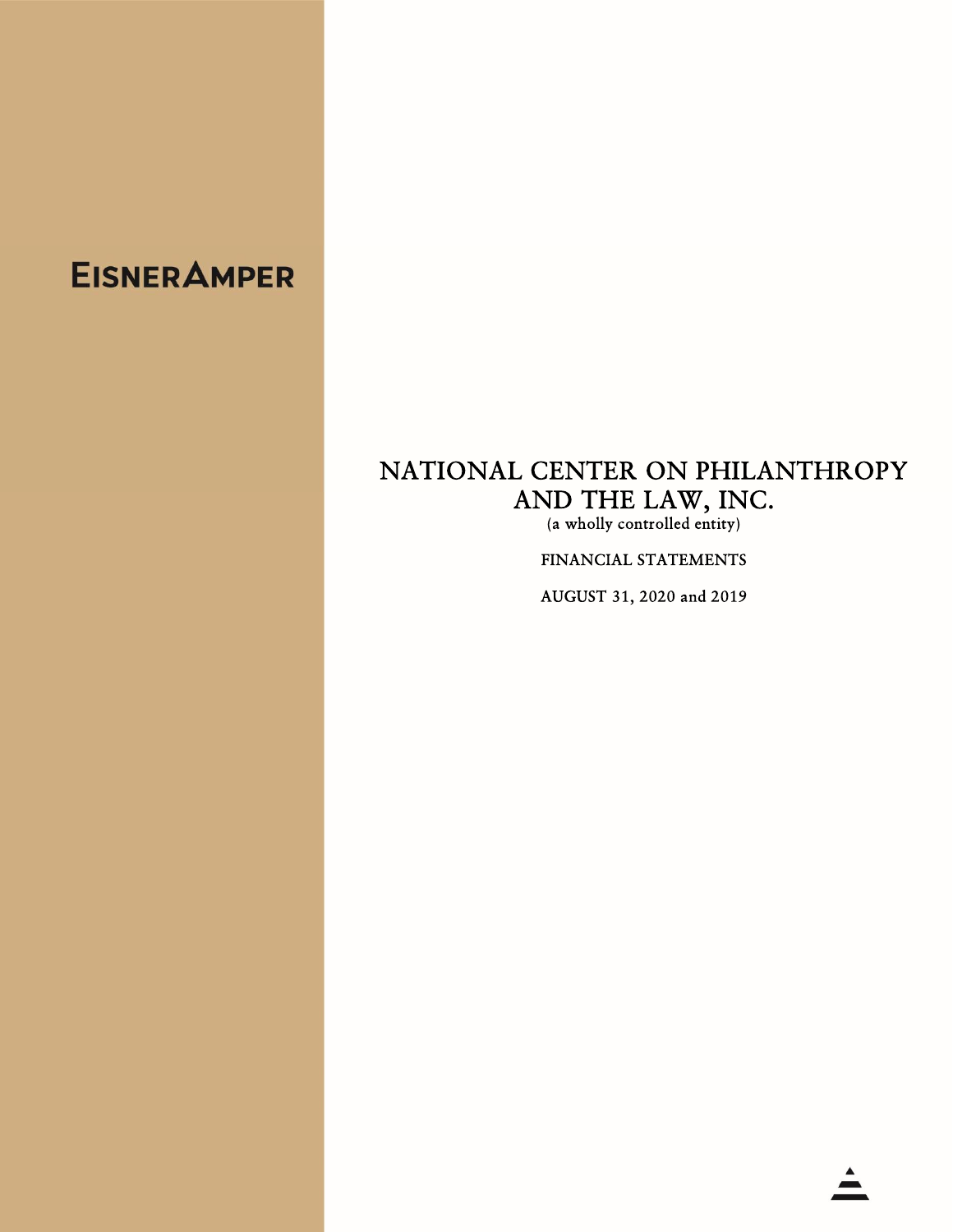(a wholly controlled entity)

## **Contents**

|                                                                                                                                    | <b>Page</b> |
|------------------------------------------------------------------------------------------------------------------------------------|-------------|
| <b>Independent Auditors' Report</b>                                                                                                |             |
| <b>Financial Statements</b>                                                                                                        |             |
| Statements of financial position as of August 31, 2020 and 2019                                                                    | 2           |
| Statements of activities for the years ended August 31, 2020 and 2019                                                              | 3           |
| Statement of functional expenses for the year ended August 31, 2020<br>(with summarized financial information for August 31, 2019) | 4           |
| Statement of functional expenses for the year ended August 31, 2019                                                                | 5           |
| Statements of cash flows for the years ended August 31, 2020 and 2019                                                              | 6           |
| Notes to financial statements                                                                                                      | 7           |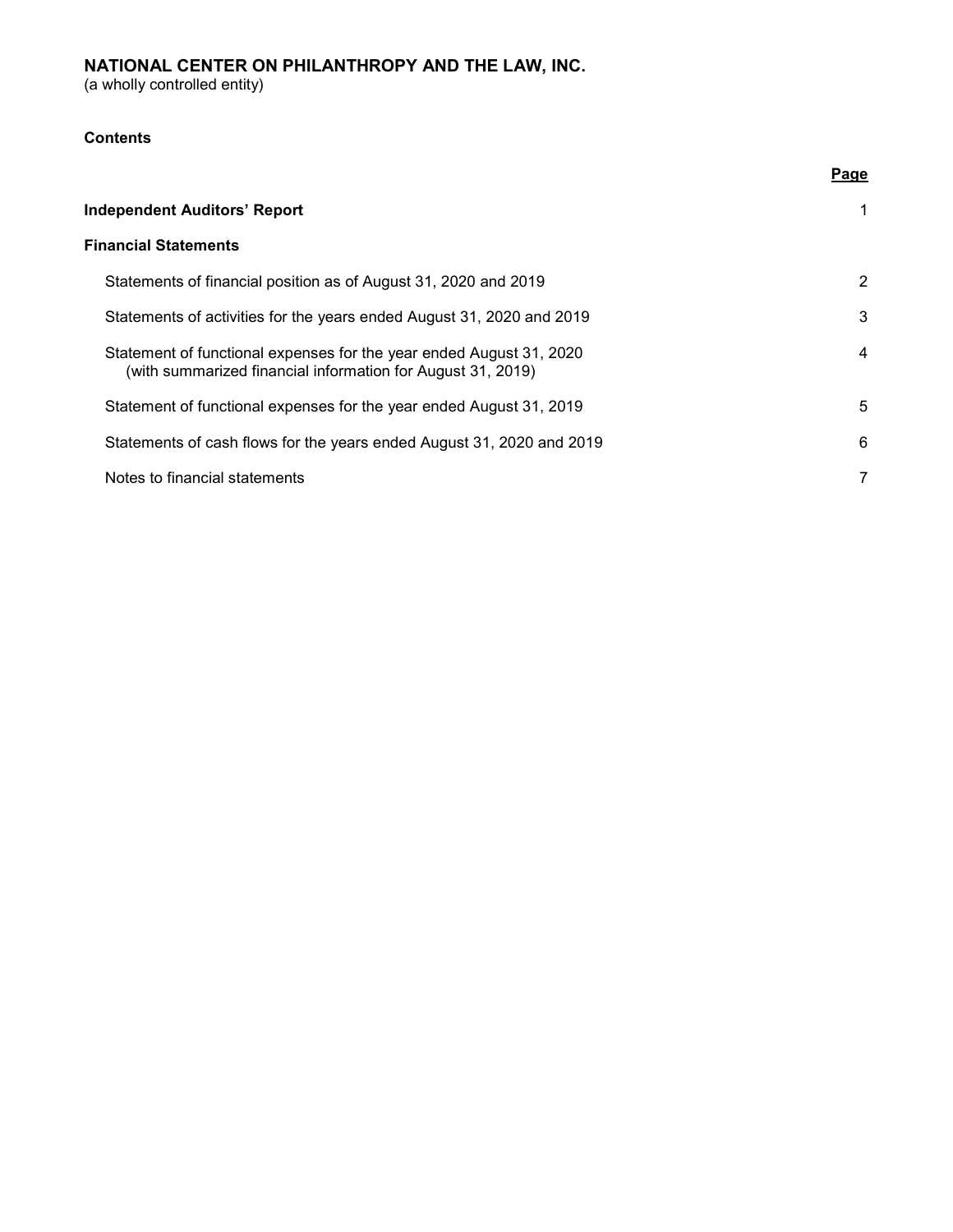# **EISNER AMPER**

## INDEPENDENT AUDITORS' REPORT

Board of Directors National Center on Philanthropy and the Law, Inc.

#### Report on the Financial Statements

We have audited the accompanying financial statements of the National Center on Philanthropy and the Law, Inc. (a wholly controlled entity) (the "Center"), which comprise the statements of financial position as of August 31, 2020 and 2019, and the related statements of activities, functional expenses, and cash flows for each of the years then ended, and the related notes to the financial statements.

#### Management's Responsibility for the Financial Statements

The Center's management is responsible for the preparation and fair presentation of these financial statements in accordance with accounting principles generally accepted in the United States of America; this includes the design, implementation, and maintenance of internal control relevant to the preparation and fair presentation of financial statements that are free from material misstatement, whether due to fraud or error.

#### Auditor's Responsibility

Our responsibility is to express an opinion on these financial statements based on our audits. We conducted our audits in accordance with auditing standards generally accepted in the United States of America. Those standards require that we plan and perform the audits to obtain reasonable assurance about whether the financial statements are free from material misstatement.

An audit involves performing procedures to obtain evidence about the amounts and disclosures in the financial statements. The procedures selected depend on the auditor's judgment, including the assessment of the risks of material misstatement of the financial statements, whether due to fraud or error. In making those risk assessments, the auditor considers internal control relevant to the organization's preparation and fair presentation of the financial statements, in order to design audit procedures that are appropriate in the circumstances, but not for the purpose of expressing an opinion on the effectiveness of the organization's internal control. Accordingly, we express no such opinion. An audit also includes evaluating the appropriateness of accounting policies used and the reasonableness of significant accounting estimates made by management, as well as evaluating the overall presentation of the financial statements.

We believe that the audit evidence we have obtained is sufficient and appropriate to provide a basis for our audit opinion.

#### **Opinion**

In our opinion, the financial statements referred to above present fairly, in all material respects, the financial position of the National Center on Philanthropy and the Law, Inc. as of August 31, 2020 and 2019, and the changes in its net assets and its cash flows for each of the years then ended, in accordance with accounting principles generally accepted in the United States of America.

Cisnerffmper LLP

EISNERAMPER LLP New York, New York May 21, 2021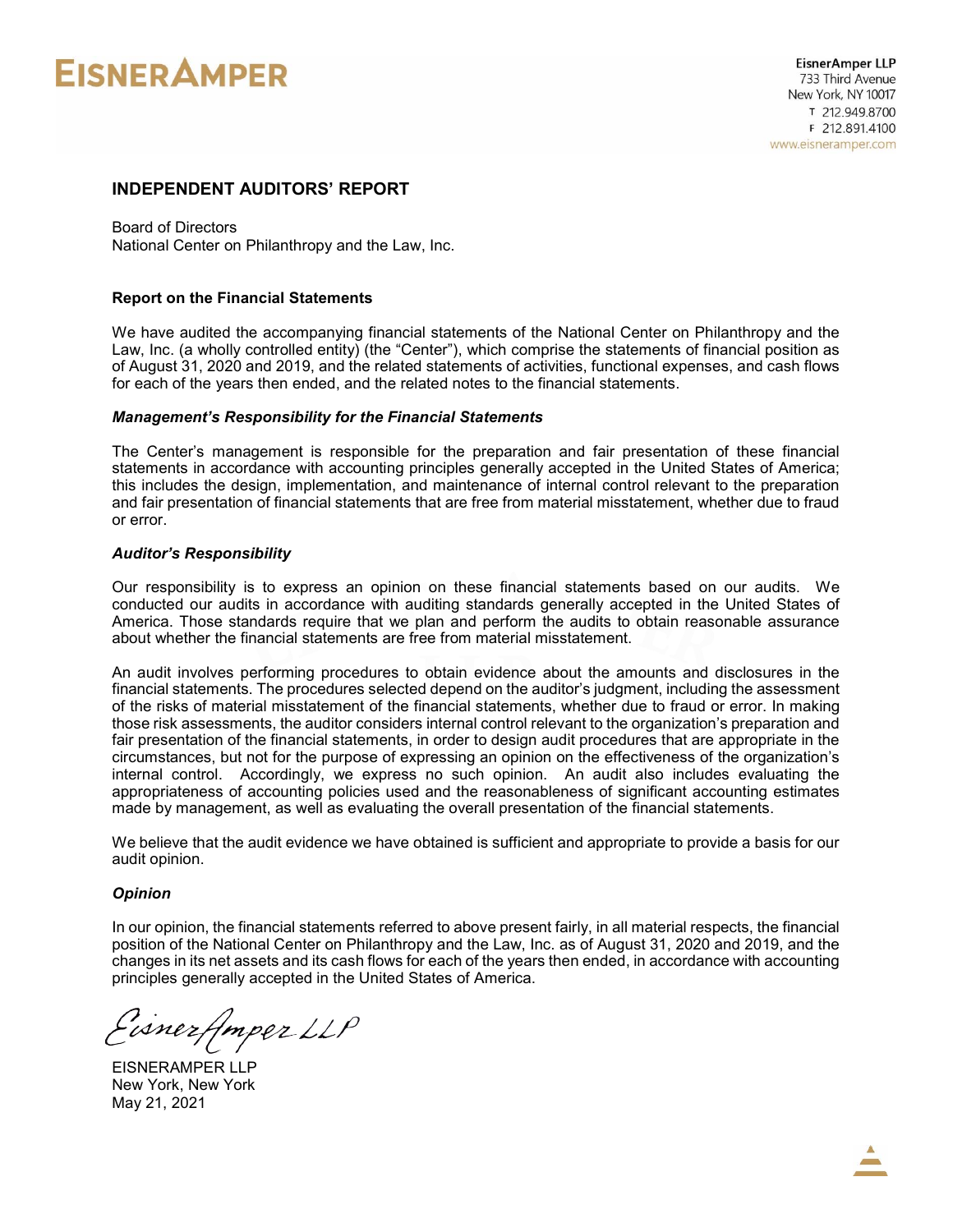(a wholly controlled entity)

# Statements of Financial Position

|                                            | August 31, |           |                           |           |  |
|--------------------------------------------|------------|-----------|---------------------------|-----------|--|
|                                            |            | 2020      |                           | 2019      |  |
| <b>ASSETS</b>                              |            |           |                           |           |  |
| Cash and cash equivalents                  | \$         | 20,000    | \$                        | 291,743   |  |
| Contributions receivable, net (see Note B) |            | 579,513   |                           | 849,313   |  |
| Dividends receivable                       |            | 3         |                           | 44        |  |
| Investments (see Note C)                   |            | 7.559.110 |                           | 6,645,880 |  |
|                                            |            |           |                           |           |  |
|                                            | \$         | 8,158,626 | $\mathfrak{D}$            | 7,786,980 |  |
|                                            |            |           |                           |           |  |
| <b>LIABILITIES AND NET ASSETS</b>          |            |           |                           |           |  |
| Liabilities:                               |            |           |                           |           |  |
| Due to New York University                 | \$         | 292,295   | $\boldsymbol{\mathsf{S}}$ | 51,783    |  |
| Accrued expenses                           |            | 9.500     |                           |           |  |
|                                            |            |           |                           |           |  |
|                                            |            | 301.795   |                           | 51,783    |  |
|                                            |            |           |                           |           |  |
| Net assets:                                |            |           |                           |           |  |
| Without donor restrictions                 |            | 4.312.790 |                           | 3,975,851 |  |
|                                            |            |           |                           |           |  |
| With donor restrictions: (see Note G)      |            |           |                           |           |  |
| Perpetual in nature                        |            | 2,285,400 |                           | 2,285,400 |  |
| Purpose and time restricted                |            | 1.258.641 |                           | 1,473,946 |  |
|                                            |            |           |                           |           |  |
| Total net assets with donor restrictions   |            | 3.544.041 |                           | 3,759,346 |  |
| <b>Total net assets</b>                    |            |           |                           |           |  |
|                                            |            | 7.856.831 |                           | 7,735,197 |  |
|                                            | \$         | 8,158,626 | $\mathfrak{D}$            | 7,786,980 |  |
|                                            |            |           |                           |           |  |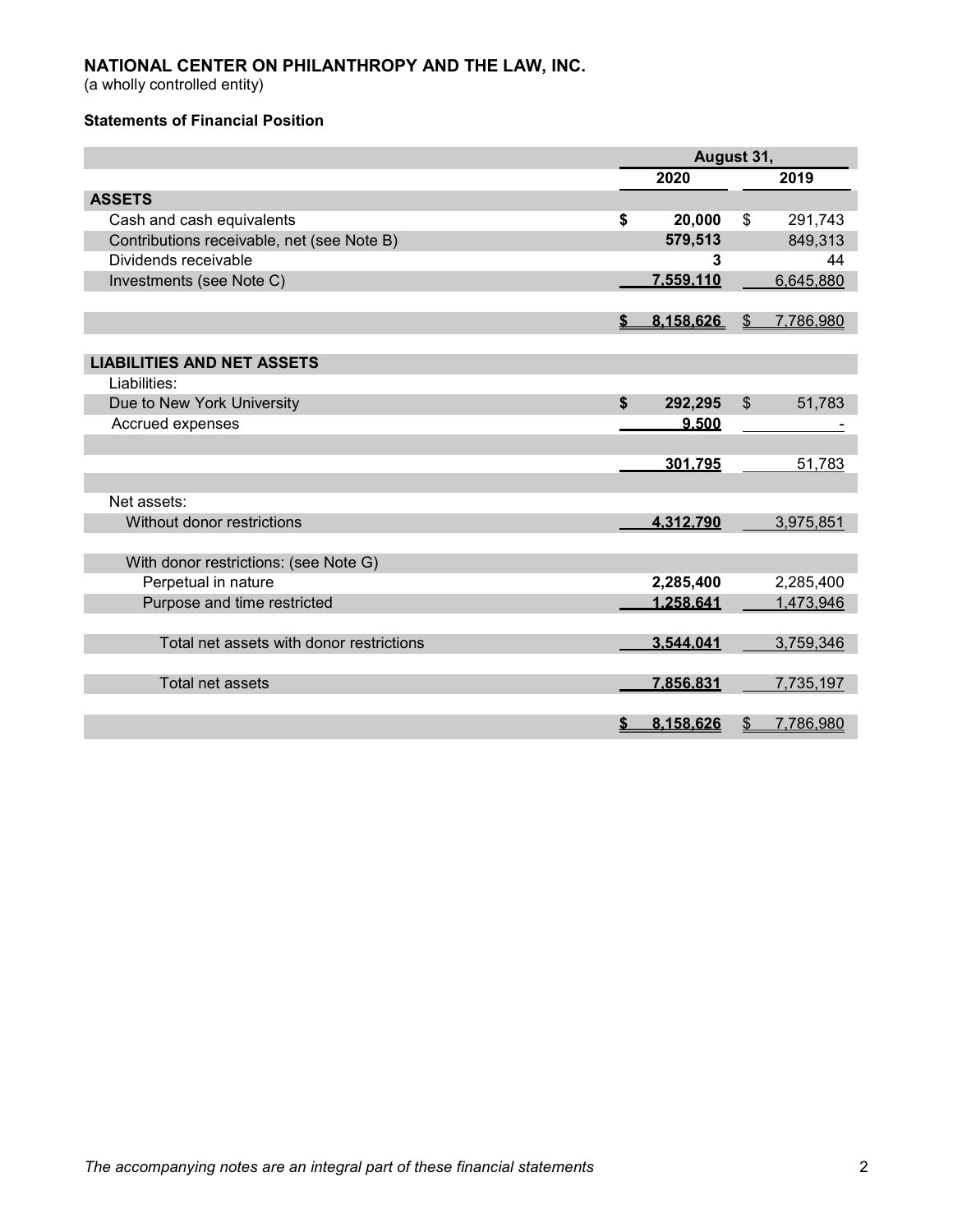(a wholly controlled entity)

## Statements of Activities

|                                            | <b>Year Ended August 31,</b> |                      |                     |  |              |                      |                                |              |  |  |  |
|--------------------------------------------|------------------------------|----------------------|---------------------|--|--------------|----------------------|--------------------------------|--------------|--|--|--|
| 2020                                       |                              |                      |                     |  |              | 2019                 |                                |              |  |  |  |
|                                            |                              | <b>Without Donor</b> | <b>With Donor</b>   |  |              | <b>Without Donor</b> | <b>With Donor</b>              |              |  |  |  |
|                                            |                              | <b>Restrictions</b>  | <b>Restrictions</b> |  | <b>Total</b> | <b>Restrictions</b>  | <b>Restrictions</b>            | <b>Total</b> |  |  |  |
| <b>Support and revenue:</b>                |                              |                      |                     |  |              |                      |                                |              |  |  |  |
| Contributions                              | \$                           | $9,500$ \$           | 105,200 \$          |  | 114,700 \$   | $4.425$ \$           | 126,629 \$                     | 131,054      |  |  |  |
| Investment earnings, net                   |                              | 21,379               | 8,869               |  | 30,248       | 204,517              | 89,161                         | 293,678      |  |  |  |
| Net realized and unrealized gains (losses) |                              |                      |                     |  |              |                      |                                |              |  |  |  |
| on investments                             |                              | 431,994              | 179,204             |  | 611,198      | (133,065)            | (58,011)                       | (191, 076)   |  |  |  |
| Other income (see Note A[7]ii)             |                              | 290.000              | 7.423               |  | 297.423      | 290,000              | 10,828                         | 300,828      |  |  |  |
| Support and revenue before net assets      |                              |                      |                     |  |              |                      |                                |              |  |  |  |
| released from restrictions                 |                              | 752,873              | 300,696             |  | 1,053,569    | 365,877              | 168,607                        | 534,484      |  |  |  |
| Net assets released from restrictions      |                              | 516.001              | (516.001)           |  |              | 483,847              | (483, 847)                     |              |  |  |  |
|                                            |                              |                      |                     |  |              |                      |                                |              |  |  |  |
| Total support and revenue                  |                              | 1,268,874            | (215, 305)          |  | 1,053,569    | 849,724              | (315, 240)                     | 534,484      |  |  |  |
| <b>Expenses:</b>                           |                              |                      |                     |  |              |                      |                                |              |  |  |  |
| Program services                           |                              | 785.020              |                     |  | 785.020      | 852,880              |                                | 852,880      |  |  |  |
| Supporting services:                       |                              |                      |                     |  |              |                      |                                |              |  |  |  |
| General and administrative                 |                              | 82,655               |                     |  | 82,655       | 69,371               |                                | 69,371       |  |  |  |
| Fundraising                                |                              | 64,260               |                     |  | 64,260       | 64,485               |                                | 64,485       |  |  |  |
|                                            |                              |                      |                     |  |              |                      |                                |              |  |  |  |
| Total supporting services                  |                              | 146.915              |                     |  | 146.915      | 133,856              |                                | 133,856      |  |  |  |
|                                            |                              |                      |                     |  | 931.935      | 986,736              |                                | 986,736      |  |  |  |
| Total expenses                             |                              | 931.935              |                     |  |              |                      |                                |              |  |  |  |
| <b>Change in net assets</b>                |                              | 336,939              | (215, 305)          |  | 121,634      | (137, 012)           | (315, 240)                     | (452, 252)   |  |  |  |
| Net assets - September 1                   |                              | 3.975.851            | 3.759.346           |  | 7.735.197    | 4,112,863            | 4,074,586                      | 8,187,449    |  |  |  |
|                                            |                              |                      |                     |  |              |                      |                                |              |  |  |  |
| <b>Net assets - August 31</b>              | \$                           | 4,312,790 \$         | 3,544,041           |  | 7,856,831 \$ | 3,975,851            | 3,759,346 \$<br>$\mathfrak{F}$ | 7,735,197    |  |  |  |

The accompanying notes are an integral part of these financial statements 3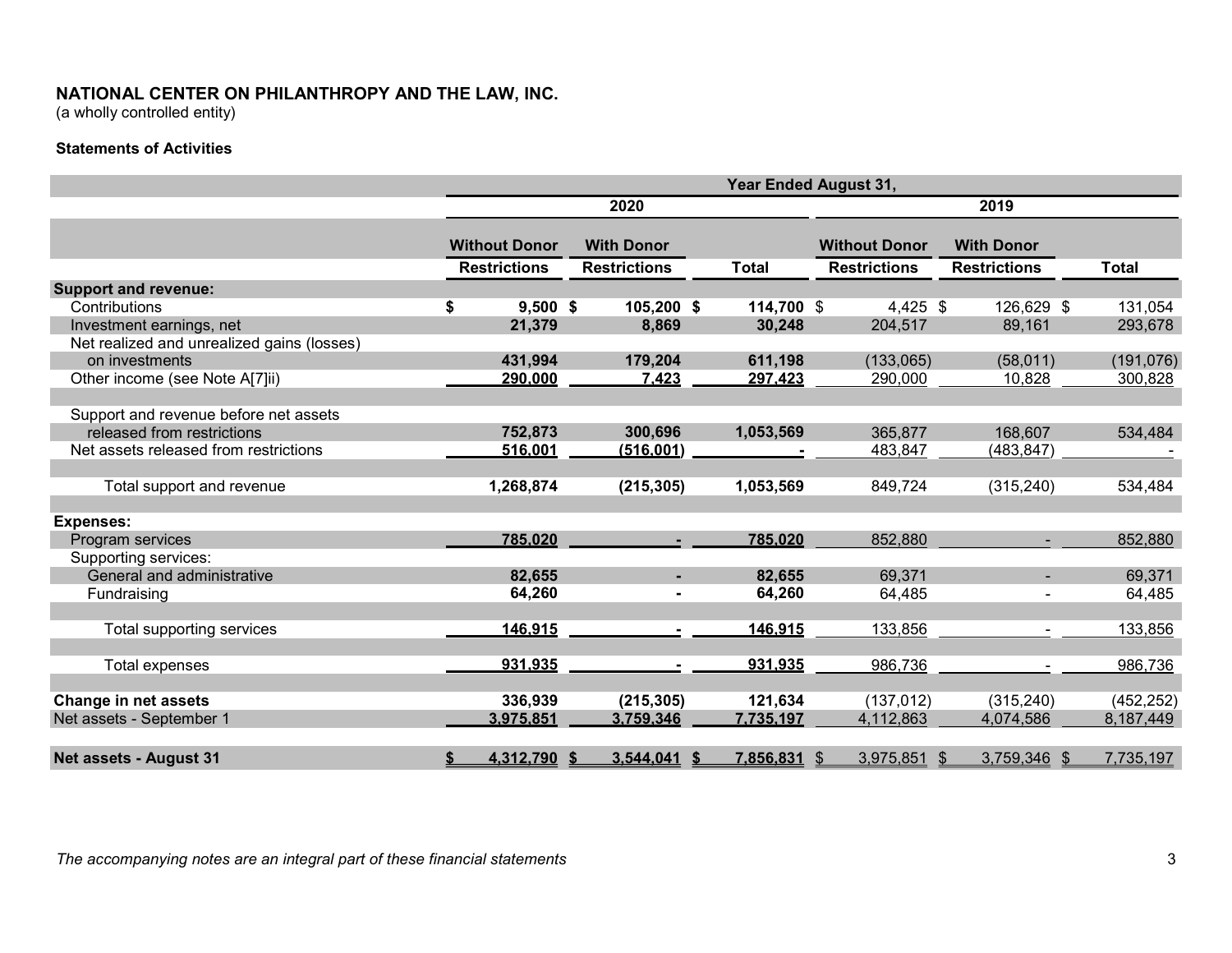(a wholly controlled entity)

#### Statement of Functional Expenses

#### Year Ended August 31, 2020

(with summarized financial information for 2019)

|                                 |                     | Program<br><b>Services:</b> |                    |                             |            |                       |  |
|---------------------------------|---------------------|-----------------------------|--------------------|-----------------------------|------------|-----------------------|--|
|                                 | <b>Research and</b> |                             |                    | <b>Supporting Services:</b> |            |                       |  |
|                                 |                     | <b>Education on</b>         | <b>General and</b> |                             |            | <b>Total Expenses</b> |  |
|                                 |                     | Philanthropy                | Administrative     | <b>Fundraising</b>          | 2020       | 2019                  |  |
|                                 |                     |                             |                    |                             |            |                       |  |
| Salaries                        | \$                  | 440,122 \$                  | 37,858 \$          | 45,825 \$                   | 523,805 \$ | 518,152               |  |
| Employee benefits               |                     | 61,689                      | 5,306              | 6,423                       | 73,418     | 76,334                |  |
| Pension contributions           |                     | 41,973                      | 3,610              | 4,371                       | 49,954     | 47,718                |  |
| Payroll taxes                   |                     | 28,163                      | 2,422              | 2,933                       | 33,518     | 31,394                |  |
| <b>Professional fees</b>        |                     |                             | 1,569              |                             | 1,569      | 2,112                 |  |
| Accounting                      |                     |                             | 28,000             |                             | 28,000     | 18,000                |  |
| Library services                |                     | 9,785                       |                    |                             | 9,785      | 13,358                |  |
| <b>Books and periodicals</b>    |                     | 18,450                      |                    | ٠                           | 18,450     | 27,230                |  |
| Office supplies and equipment   |                     | 1,675                       | 143                | 174                         | 1,992      | 1,553                 |  |
| Postage                         |                     | 390                         | 34                 | 40                          | 464        | 366                   |  |
| Stationery and printing         |                     | 5,980                       |                    |                             | 5,980      | 4,297                 |  |
| Travel                          |                     | 36,406                      |                    | ۰.                          | 36,406     | 61,378                |  |
| Meals and meetings              |                     | 29,756                      |                    |                             | 29,756     | 40,614                |  |
| Information technology services |                     | 4,111                       | 354                | 428                         | 4,893      | 6,679                 |  |
| Rent                            |                     | 39,054                      | 3,359              | 4,066                       | 46,479     | 63,450                |  |
| Memberships                     |                     | 2,828                       |                    |                             | 2,828      | 8,923                 |  |
| Fellowships                     |                     | 59,642                      |                    |                             | 59,642     | 59,203                |  |
| Honoraria and awards            |                     | 4.996                       |                    |                             | 4.996      | 5,975                 |  |
|                                 |                     |                             |                    |                             |            |                       |  |
| Total expenses                  | \$                  | 785,020                     | $82,655$ \$<br>- 5 | $64,260$ \$                 | 931,935 \$ | 986,736               |  |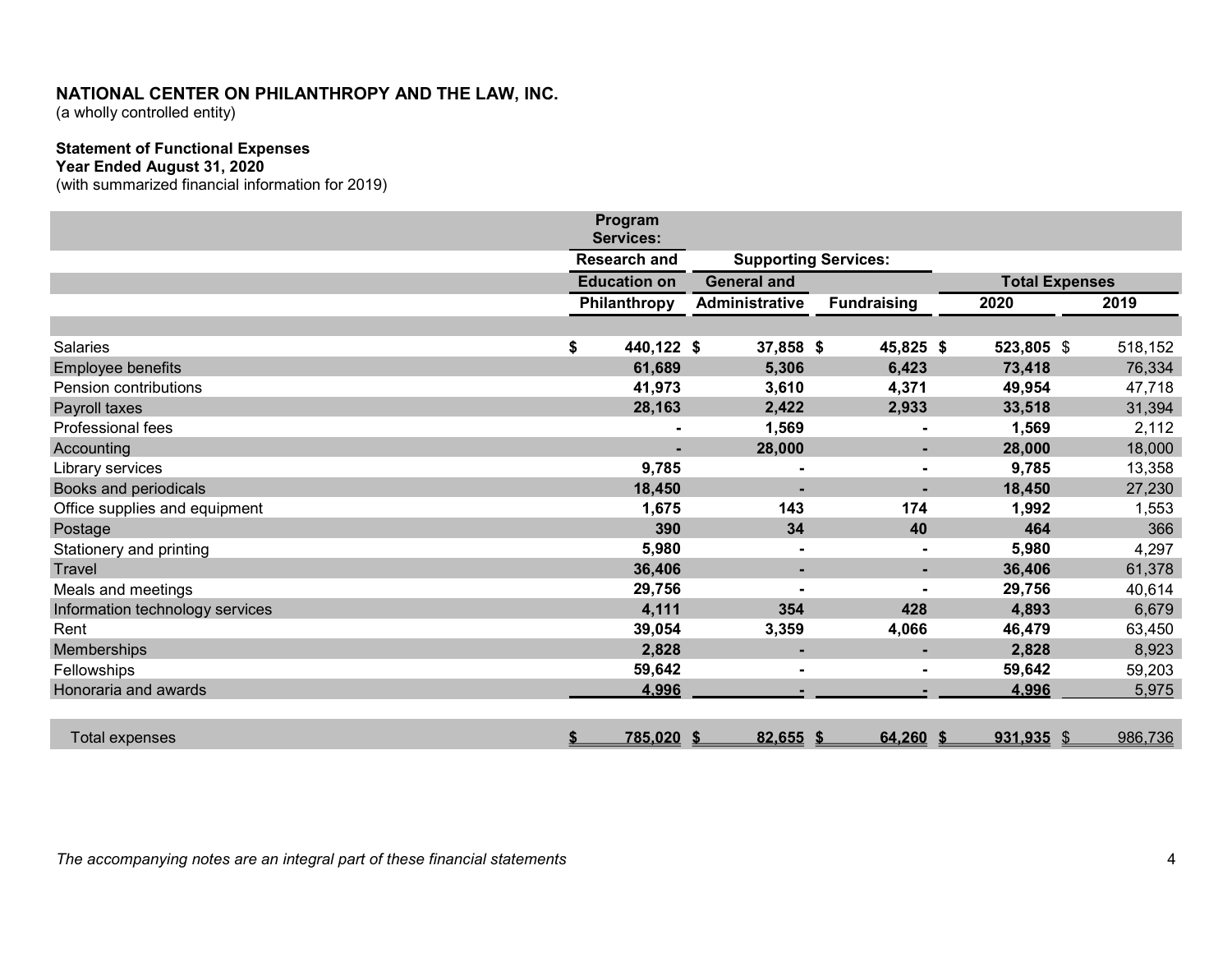(a wholly controlled entity)

#### Statement of Functional Expenses Year Ended August 31, 2019

|                                 | Program<br><b>Services:</b> |               |                             |               |                |               |         |  |              |  |  |  |                    |  |                 |
|---------------------------------|-----------------------------|---------------|-----------------------------|---------------|----------------|---------------|---------|--|--------------|--|--|--|--------------------|--|-----------------|
|                                 | <b>Research</b><br>and      |               | <b>Supporting Services:</b> |               |                |               |         |  |              |  |  |  |                    |  |                 |
|                                 | <b>Education on</b>         |               | <b>General and</b>          |               |                |               |         |  | <b>Total</b> |  |  |  |                    |  |                 |
|                                 | Philanthropy                |               |                             |               | Administrative |               |         |  |              |  |  |  | <b>Fundraising</b> |  | <b>Expenses</b> |
|                                 |                             |               |                             |               |                |               |         |  |              |  |  |  |                    |  |                 |
| <b>Salaries</b>                 | \$<br>439,111               | \$            | 34,230                      | \$            | 44,811         | \$            | 518,152 |  |              |  |  |  |                    |  |                 |
| Employee benefits               | 64,690                      |               | 5,043                       |               | 6,601          |               | 76,334  |  |              |  |  |  |                    |  |                 |
| Pension contribution            | 40,439                      |               | 3,152                       |               | 4,127          |               | 47,718  |  |              |  |  |  |                    |  |                 |
| Payroll taxes                   | 26,605                      |               | 2,074                       |               | 2,715          |               | 31,394  |  |              |  |  |  |                    |  |                 |
| Professional fees               |                             |               | 2,112                       |               |                |               | 2,112   |  |              |  |  |  |                    |  |                 |
| Accounting                      |                             |               | 18,000                      |               |                |               | 18,000  |  |              |  |  |  |                    |  |                 |
| Library services                | 13,358                      |               | ٠                           |               |                |               | 13,358  |  |              |  |  |  |                    |  |                 |
| Books and periodicals           | 27,230                      |               |                             |               |                |               | 27,230  |  |              |  |  |  |                    |  |                 |
| Office supplies and equipment   | 1,316                       |               | 103                         |               | 134            |               | 1,553   |  |              |  |  |  |                    |  |                 |
| Postage                         | 310                         |               | 24                          |               | 32             |               | 366     |  |              |  |  |  |                    |  |                 |
| Stationery and printing         | 4,297                       |               |                             |               |                |               | 4,297   |  |              |  |  |  |                    |  |                 |
| <b>Travel</b>                   | 61,378                      |               |                             |               |                |               | 61,378  |  |              |  |  |  |                    |  |                 |
| Meals and meetings              | 40,614                      |               | $\overline{\phantom{0}}$    |               |                |               | 40,614  |  |              |  |  |  |                    |  |                 |
| Information technology services | 5,660                       |               | 441                         |               | 578            |               | 6,679   |  |              |  |  |  |                    |  |                 |
| Rent                            | 53,771                      |               | 4,192                       |               | 5,487          |               | 63,450  |  |              |  |  |  |                    |  |                 |
| Memberships                     | 8,923                       |               |                             |               |                |               | 8,923   |  |              |  |  |  |                    |  |                 |
| Fellowships                     | 59,203                      |               |                             |               |                |               | 59,203  |  |              |  |  |  |                    |  |                 |
| Honoraria and awards            | 5,975                       |               |                             |               |                |               | 5,975   |  |              |  |  |  |                    |  |                 |
|                                 |                             |               |                             |               |                |               |         |  |              |  |  |  |                    |  |                 |
| <b>Total expenses</b>           | \$<br>852,880               | $\frac{1}{2}$ | 69,371                      | $\frac{1}{2}$ | 64,485         | $\frac{1}{2}$ | 986,736 |  |              |  |  |  |                    |  |                 |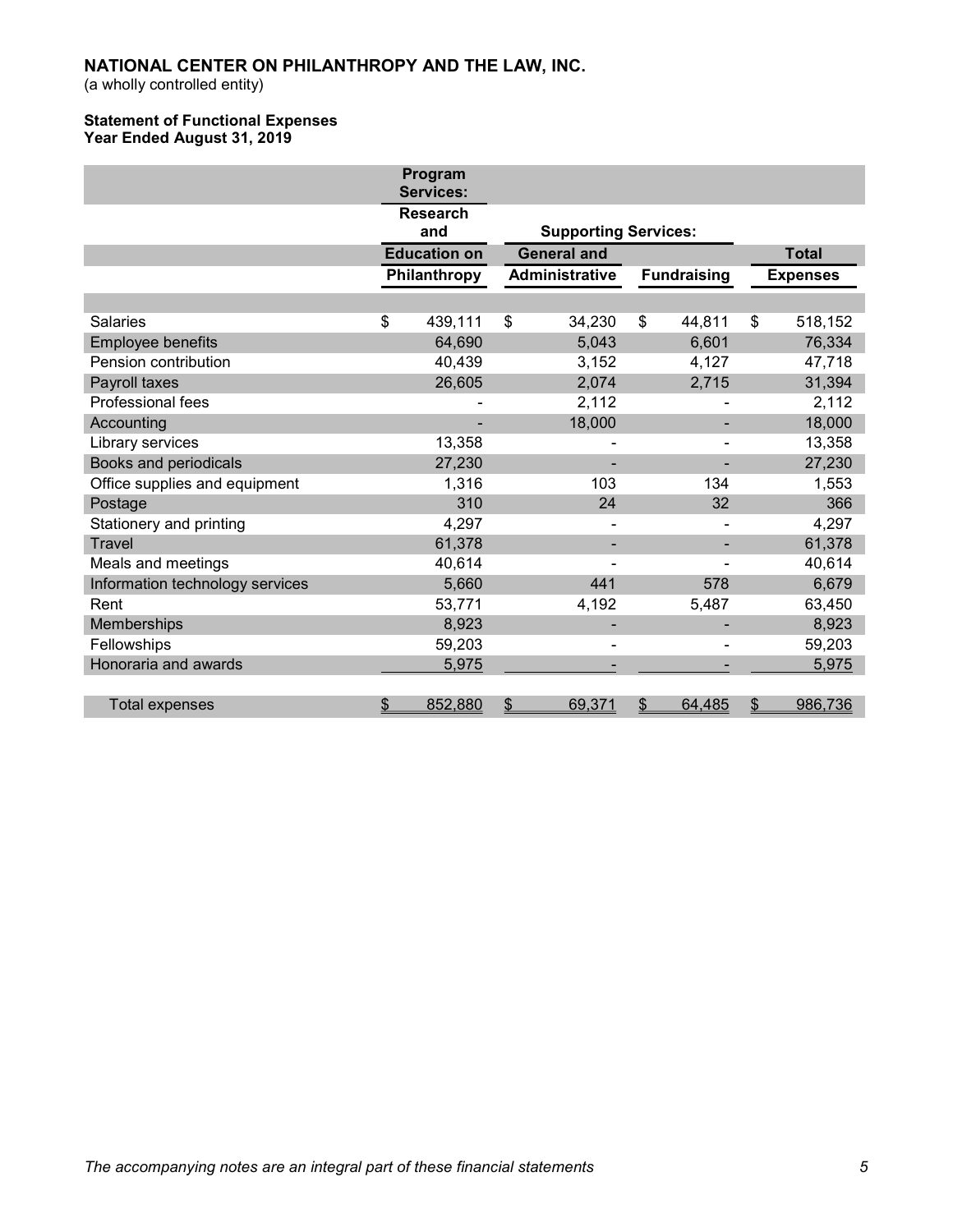(a wholly controlled entity)

## Statements of Cash Flows

|                                                                       | Year Ended August 31, |            |    |            |
|-----------------------------------------------------------------------|-----------------------|------------|----|------------|
|                                                                       |                       | 2020       |    | 2019       |
|                                                                       |                       |            |    |            |
| Cash flows from operating activities:                                 |                       |            |    |            |
| Change in net assets                                                  | \$                    | 121,634    | \$ | (452, 252) |
| Adjustments to reconcile change in net assets to net cash provided by |                       |            |    |            |
| operating activities:                                                 |                       |            |    |            |
| Unrealized (gains) losses on investments                              |                       | (644, 862) |    | 304,630    |
| Realized losses (gains) on sales of investments                       |                       | 33,664     |    | (113, 554) |
| Changes in:                                                           |                       |            |    |            |
| Contributions receivable, net                                         |                       | 269,800    |    | 263,371    |
| Dividends receivable                                                  |                       | 41         |    | 2,309      |
| Due to New York University                                            |                       | 240,512    |    | 51,783     |
| Accrued expenses                                                      |                       | 9.500      |    |            |
|                                                                       |                       |            |    |            |
| Net cash provided by operating activities                             |                       | 30.289     |    | 56,287     |
|                                                                       |                       |            |    |            |
| Cash flows from investing activities:                                 |                       |            |    |            |
| Purchases of investments                                              |                       | (544, 444) |    | (432, 822) |
| Proceeds from sales of investments                                    |                       | 242.412    |    | 402,579    |
|                                                                       |                       |            |    |            |
| Net cash used in investing activities                                 |                       | (302.032)  |    | (30, 243)  |
|                                                                       |                       |            |    |            |
| Net change in cash and cash equivalents, and cash                     |                       |            |    |            |
| held by New York University                                           |                       | (271, 743) |    | 26,044     |
| Cash and cash equivalents, and cash held by                           |                       |            |    |            |
| New York University at beginning of year                              |                       | 291.743    |    | 265,699    |
|                                                                       |                       |            |    |            |
| Cash and cash equivalents, and cash held by                           |                       |            |    |            |
| New York University at end of year                                    | S                     | 20,000     | \$ | 291,743    |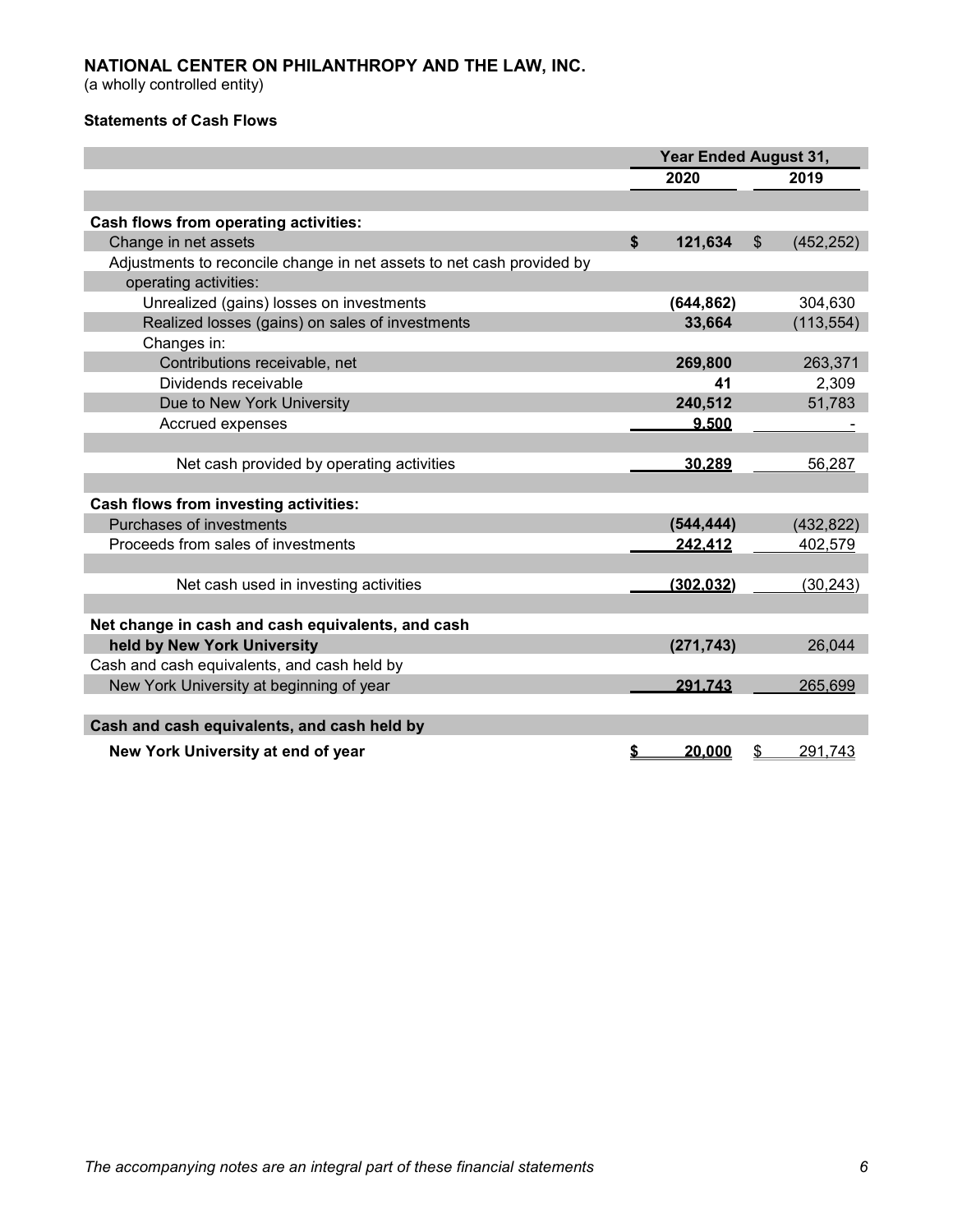(a wholly controlled entity)

Notes to Financial Statements August 31, 2020 and 2019

#### NOTE A - ORGANIZATION AND SUMMARY OF SIGNIFICANT ACCOUNTING POLICIES

#### [1] Organization:

The National Center for Philanthropy and the Law, Inc. (the "Center") was incorporated in New York in July 1996. The Center operates exclusively for charitable and educational purposes, including the promotion, encouragement, and sponsorship of study, research, and other educational activities in the area of philanthropy and the law. The Center achieves its purpose by (i) conducting or supporting activities for the benefit of New York University (the "University"), (ii) performing various functions of the University, and (iii) carrying out the purposes of the University. Members of the Board of Directors of the Center are appointed by the New York University School of Law Foundation, and, accordingly, the Center is a wholly controlled entity of the University.

As a wholly controlled entity of the University, the Center has been determined by the Internal Revenue Service to qualify as a Type I supporting organization under Section 509(a)(3) of the Internal Revenue Code of 1986, as amended (the "Code"), is exempt under  $501(c)(3)$  of the Code from federal income taxes, and has been classified as an organization that is not a private foundation under Section 509(a) of the Code. In addition, the Center is exempt from state and local income taxes under comparable laws. The Center qualifies for the maximum charitable contribution deduction by donors.

#### [2] Basis of accounting:

The financial statements of the Center have been prepared using the accrual basis of accounting and conform to accounting principles generally accepted in the United States of America ("U.S. GAAP"), as applicable to not-for-profit entities.

#### [3] Use of estimates:

The preparation of financial statements in conformity with U.S. GAAP requires management to make estimates and assumptions that affect the reported amount of assets, liabilities, support and revenue, and expenses as well as the disclosure of contingent assets and liabilities. Actual results could differ from those estimates.

#### [4] Cash and cash equivalents/ Due to New York University:

Cash and cash equivalents include all highly-liquid debt instruments with a maturity of three months or less when purchased. As of August 31, 2020 and 2019, the Center had a liability to the University for \$292,295 and \$51,783, respectively.

#### [5] Investments:

Investments are comprised of mutual funds and a money-market account. The multi-asset mutual fund consists of underlying investments with readily determinable fair values, such as global stocks and commodities. Additionally, the Center invests in debt-based mutual funds. All mutual funds are reported at fair value as of fiscal-year end in the statements of financial position.

Investment transactions are recorded on a trade-date basis. Realized gains and losses on investments sold, and unrealized appreciation and depreciation on investments held, are reported on the statements of activities as increases and decreases in net assets without restrictions unless their use is restricted through donor stipulations. Realized gains and losses on investments are determined by comparison of the cost at acquisition to proceeds at the time of disposition. Unrealized gains and losses on investments are determined by comparing each investment's cost to the fair value at the end of each fiscal year. The earnings from dividends and interest are recognized when earned.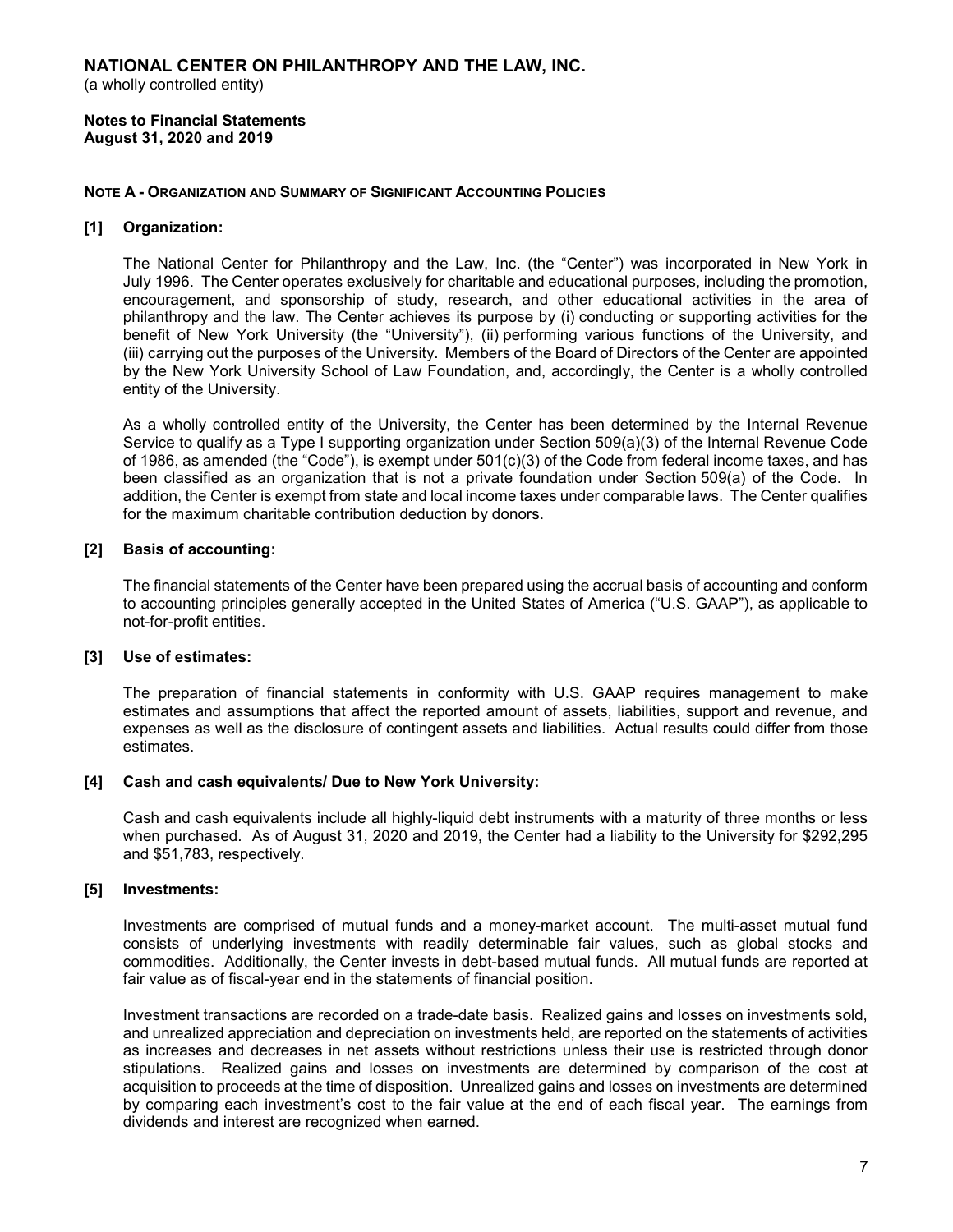(a wholly controlled entity)

#### Notes to Financial Statements August 31, 2020 and 2019

#### NOTE A - ORGANIZATION AND SUMMARY OF SIGNIFICANT ACCOUNTING POLICIES (CONTINUED)

#### [5] Investments: (continued)

Investment expenses include the services of bank trustees, investment managers and custodians. The balances of investment management fees disclosed in Note C are those specific fees charged by the Center's investment managers in each fiscal year; however, they do not include those fees that are embedded in mutual fund transactions.

#### [6] Net assets:

(i) Net Assets Without Donor Restrictions:

Net assets without donor restrictions are the remaining net assets of the Center that are used to carry out the Center's mission and are not subject to donor-imposed restrictions.

(ii) Net Assets With Donor Restrictions:

Net assets with donor restrictions represent those resources that are subject to donor-imposed restrictions such as specific purposes and/or a specific period of time. Some donor-imposed restrictions are perpetual in nature, where the donor stipulates that resources be maintained permanently. These resources, as well as the earnings thereon, are subject to the requirements of the New York Prudent Management of Institutional Funds Act ("NYPMIFA"). The purposes for which the income and net capital appreciation arising from underlying assets may be used depend on the wishes of those donors.

Net assets released from restrictions represent one of the following: (i) appropriations for expenditure by the Board of Directors; (ii) the satisfaction of the restricted purposes specified by the donors; or (iii) the passage of time, and are reclassified as net assets without donor restrictions and are reported in the statement of activities as net assets released from restriction.

#### [7] Revenue recognition:

#### (i) Contributions:

Unconditional promises to contribute to the Center are recognized as revenue in the period the promise is received. Conditional contributions are recognized when the donor's conditions have been met by requisite actions of the Center's management or necessary events have taken place. Contributions receivable not expected to be collected within a year are reported at their discounted present values, at a rate commensurate with the risk involved.

(ii) Other income:

During fiscal-year 2016, the Nonprofit Forum became a program of the Center. The funds contributed for this program are included in net assets with donor restrictions and released upon expenditure in satisfaction of the program's activities. The funds are deposited within the operating cash account held by the University. The Nonprofit Forum is a group of approximately two dozen academics and lawyers, specializing in legal issues affecting not-for-profit organizations, who meet for dinner five times each year to present and discuss prepared papers on nonprofit legal topics. This is a self-sustaining program whereby the contributions received cover all related programmatic costs, and, accordingly, these funds were fully expended during each fiscal year. Revenues related to the program totaled approximately \$7,400 and \$10,800 for the fiscal years ended August 31, 2020 and 2019, respectively, or less than 2% of the Center's total support and revenue for 2020 and 2019.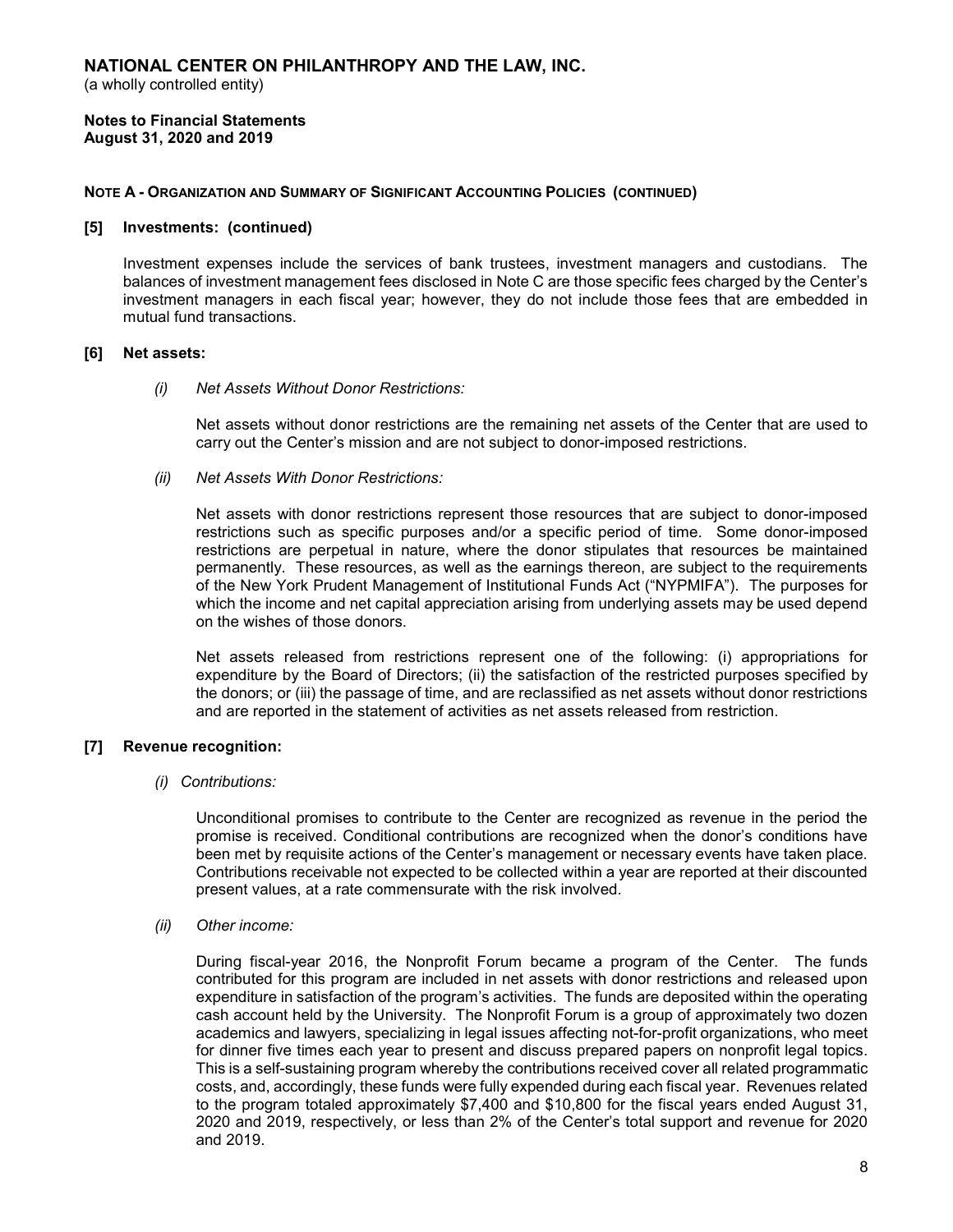(a wholly controlled entity)

Notes to Financial Statements August 31, 2020 and 2019

#### NOTE A - ORGANIZATION AND SUMMARY OF SIGNIFICANT ACCOUNTING POLICIES (CONTINUED)

#### [7] Revenue recognition: (continued)

#### (ii) Other income: (continued)

If the program were to be discontinued, the Center's annual revenues would continue to support its main program. Also included in other income is financial support from the University, based on a matching agreement as further described in Note F.

#### [8] Functional allocation of expenses:

The costs of providing the various programs and supporting services have been summarized on a functional basis in the statements of activities. The statements of functional expenses present expenses by functional and natural classification. Natural expenses attributable to more than one functional expense category are allocated by management based on time and effort.

#### [9] Income taxes:

The Center is subject to the provisions of the Financial Accounting Standards Board's (the "FASB") Accounting Standards Codification ("ASC") Topic 740, Income Taxes, as it relates to accounting and reporting for uncertainty in income taxes. Because of the Center's general tax-exempt status, management believes ASC Topic 740 has not had, and is not anticipated to have, a material impact on the Center's financial statements.

#### [10] Reclassification:

Certain amounts in the 2019 financial statements and disclosures have been reclassified to conform to the presentation in the 2020 financial statements.

#### [11] Adoption of accounting pronouncement:

In June 2018, the FASB issued Accounting Standards Update ("ASU") 2018-08, Not-for-Profit Entities, Clarifying the Scope and the Accounting Guidance for Contributions Received and Contributions Made. This standard provides a framework for evaluating whether grants should be accounted for as exchange transactions or as non-exchange transactions. For non-exchange transactions, the new guidance clarifies whether arrangements are conditional or unconditional. The standard is effective for years beginning after December 15, 2018 for entities receiving resources and after December 15, 2019 for entities providing resources. ASU 2018-08 should be adopted on a modified prospective basis. The Center has adopted the resource recipient section of the standard for its fiscal year ending August 31, 2020 and this accounting guidance did not have a material effect on the Center's financial statements. The Center is evaluating the impact of the resource provider portion of this ASU on the financial statements.

#### [12] Upcoming accounting pronouncement:

Fair Value Measurement (Topic 820): Disclosure Framework - Changes to the Disclosure Requirements for Fair Value Measurement.

In August 2018, the FASB issued ASU 2018-13, Fair Value Measurement (Topic 820): Disclosure Framework - Changes to the Disclosure Requirements for Fair Value Measurement. The amendments in this update apply to all entities that are required to make disclosures about recurring or nonrecurring fair value measurements. Certain of the disclosures that are required by the amendments are not required for nonpublic entities. ASU 2018-13 eliminates, adds and modifies certain disclosure requirements for fair value measurements as part of its disclosure framework project. ASU 2018-13 is effective for fiscal years beginning after December 15, 2019 and interim periods within those fiscal years.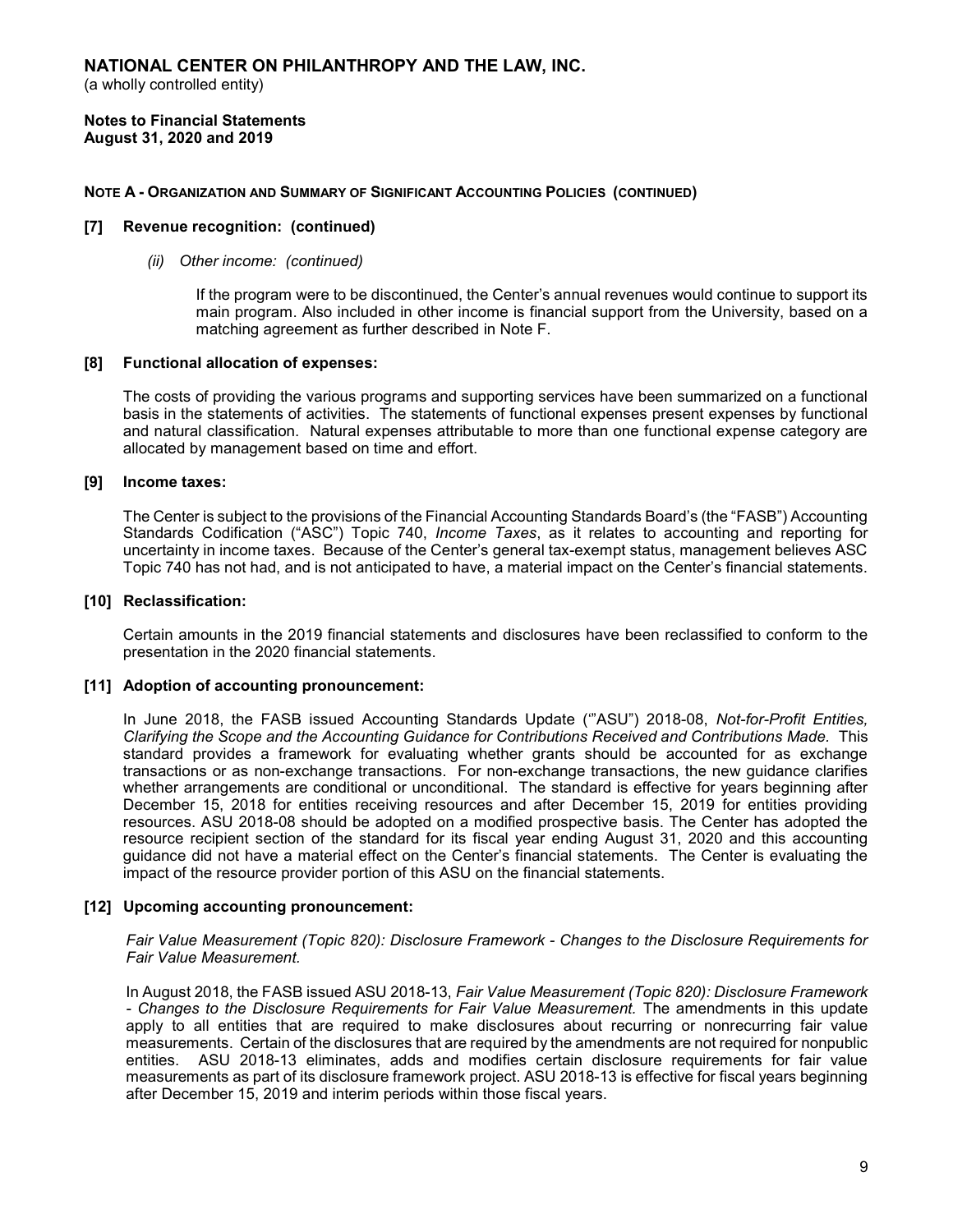(a wholly controlled entity)

Notes to Financial Statements August 31, 2020 and 2019

#### NOTE A - ORGANIZATION AND SUMMARY OF SIGNIFICANT ACCOUNTING POLICIES (CONTINUED)

#### [12] Upcoming accounting pronouncement: (continued)

The amendments on changes in unrealized gains and losses, the range and weighted average of significant unobservable inputs used to develop Level 3 fair value measurements, and the narrative description of measurement uncertainty should be applied prospectively for only the most recent annual period presented in the year of adoption. All other amendments should be applied retrospectively to each period for which the financial statements are presented. Management is in the process of assessing the impact of this ASU on the financial statements.

#### NOTE B - CONTRIBUTIONS RECEIVABLE

At each fiscal year-end, contributions receivable were estimated to be due as follows:

|                                                | August 31, |            |  |           |  |  |
|------------------------------------------------|------------|------------|--|-----------|--|--|
|                                                | 2020       |            |  | 2019      |  |  |
|                                                |            |            |  |           |  |  |
| Less than one year                             | S          | 300,000 \$ |  | 300,000   |  |  |
| One year to five years                         |            | 300.000    |  | 600,000   |  |  |
|                                                |            |            |  |           |  |  |
|                                                |            | 600,000    |  | 900,000   |  |  |
| Reduction of pledges due in excess of one year |            |            |  |           |  |  |
| to present value, at a discount rate of 3.6%   |            | (20.487)   |  | (50, 687) |  |  |
|                                                |            |            |  |           |  |  |
|                                                |            | 579,513    |  | 849,313   |  |  |
|                                                |            |            |  |           |  |  |

Management believes the amounts reported above to be fully collectible; accordingly, no allowance for doubtful account has been established.

## NOTE C - INVESTMENTS

At each fiscal year-end, investments at fair value consisted of the following:

|                   | August 31, |                     |  |           |  |  |  |
|-------------------|------------|---------------------|--|-----------|--|--|--|
|                   | 2020       |                     |  | 2019      |  |  |  |
|                   |            |                     |  |           |  |  |  |
| Money-market fund | S          | 321,655 \$          |  | 26,683    |  |  |  |
| Mutual funds      |            | <u>7.237.455</u>    |  | 6,619,197 |  |  |  |
|                   |            |                     |  |           |  |  |  |
|                   |            | <u>7.559.110</u> \$ |  | 6,645,880 |  |  |  |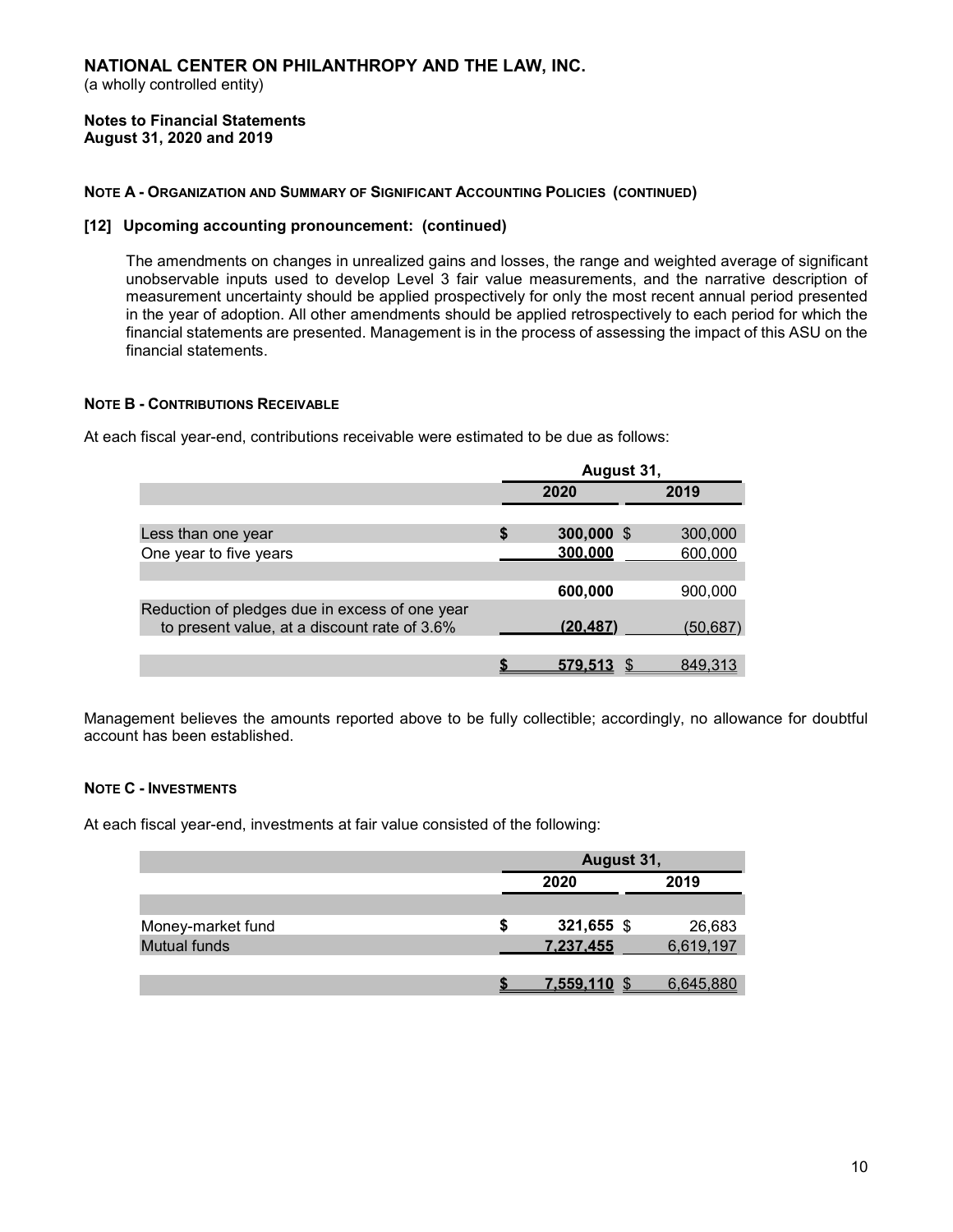(a wholly controlled entity)

#### Notes to Financial Statements August 31, 2020 and 2019

## NOTE C - INVESTMENTS (CONTINUED)

For each fiscal year, investment earnings consisted of the following:

|                           |                 | Year Ended August 31, |  |  |  |  |  |  |
|---------------------------|-----------------|-----------------------|--|--|--|--|--|--|
|                           | 2020            | 2019                  |  |  |  |  |  |  |
| Interest and dividends    | \$<br>33,748 \$ | 297,210               |  |  |  |  |  |  |
| Realized (losses) gains   | (33, 664)       | 113,554               |  |  |  |  |  |  |
| Unrealized gains (losses) | 644.862         | (304, 630)            |  |  |  |  |  |  |
|                           | 644,946         | 106,134               |  |  |  |  |  |  |
| Investment fees           | (3.500)         | (3, 532)              |  |  |  |  |  |  |
| Net investment income     | 641,446 \$      | 102,602               |  |  |  |  |  |  |

Authoritative guidance for fair-value measurements, ASC Topic 820, Fair Value Measurement, establishes a hierarchy of valuation methodologies based on the extent to which asset valuations are observable in the marketplace. The following describes the hierarchy of methodologies used to measure fair value of investments:

Fair value for Level 1 is based on quoted prices in actively traded markets that the Center has the ability to access for identical assets. Market price data is generally obtained from exchange or dealer markets. The Center does not adjust the quoted price for such assets.

Fair value for Level 2 is based on quoted prices for instruments similar to those held by the Center in actively traded markets, quoted prices for identical instruments held by the Center in markets that are not actively traded and model-based valuation techniques for which all significant assumptions are observable in the market or can be corroborated by observable market data. Inputs are obtained from various sources, including market participants, dealers, and brokers.

Fair value for Level 3 is based on valuation techniques used to assess prices that are unobservable, as the assets trade infrequently or not at all.

The availability of observable market data is monitored to assess the appropriate classification of financial instruments within the fair-value hierarchy. Changes in economic conditions or valuation techniques may require the transfer of financial instruments from one level to another. In such instances, the transfer is reported at the beginning of the reporting period.

The Center's investments at August 31, 2020 and 2019 were all considered to be in Level 1. During fiscal-years 2020 and 2019, there were no transfers among Levels 1, 2, or 3.

#### NOTE D - CONCENTRATION OF REVENUE

Approximately 71% and 69% of the Center's total support was provided by one donor, during fiscal years 2020 and 2019, respectively. Due to the contributions the Center receives from various donors in each year, the Center is not solely reliant on any particular donor.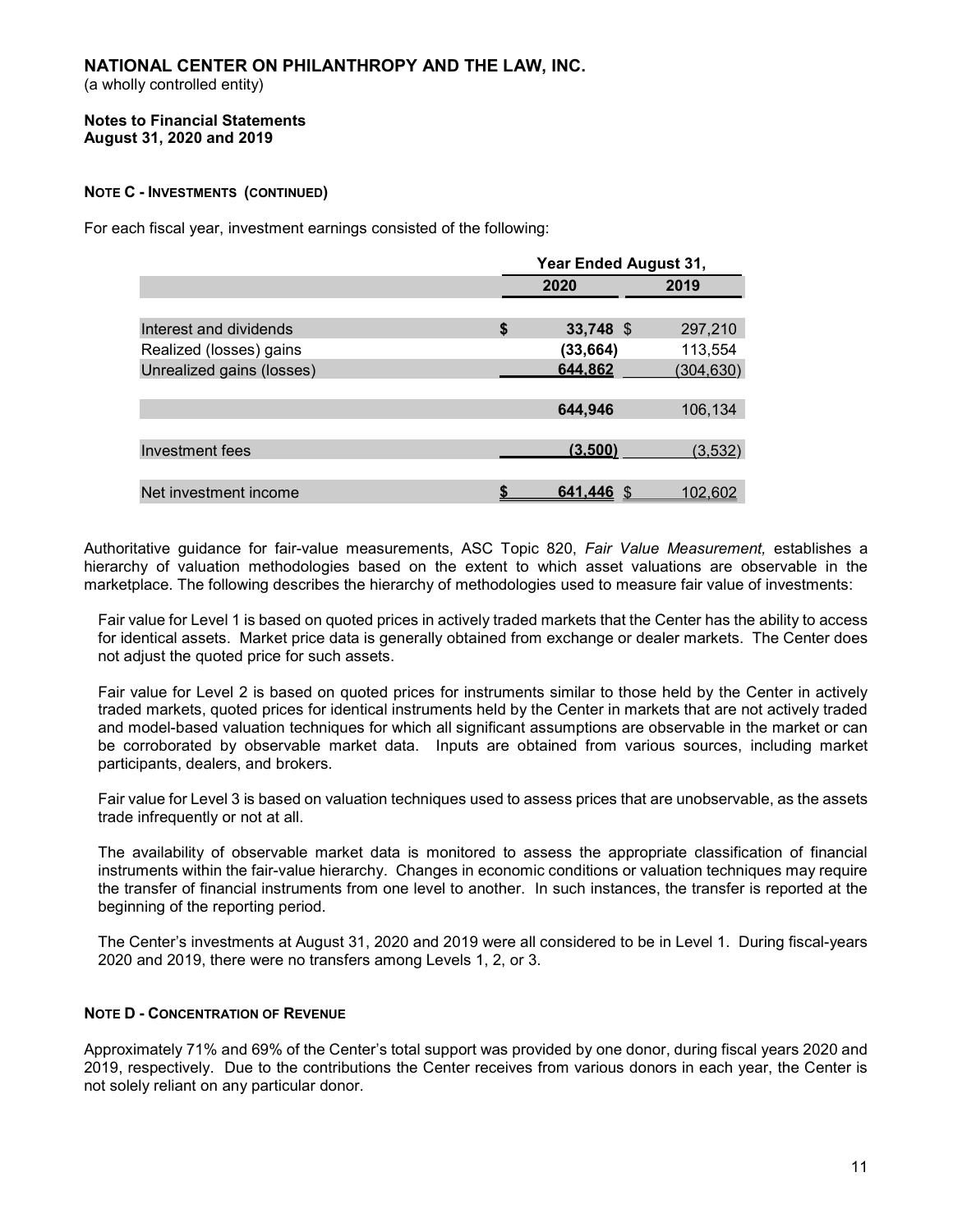(a wholly controlled entity)

#### Notes to Financial Statements August 31, 2020 and 2019

## NOTE E - RETIREMENT PLAN

The employees of the University who are affiliated with the Center participate in an Internal Revenue Service Section 403(b) defined-contribution plan with the University. Pension costs charged to operations were \$49,954 and \$47,718 for fiscal-years 2020 and 2019, respectively.

## NOTE F - RELATED-PARTY TRANSACTIONS

The Center rents a furnished office from the University, and utilizes various services of the University's School of Law, including library resources and computer technology. The Center reimburses the University for the costs of the office and related services, as well as for the compensation of Center employees who are paid directly by the University. The University also provides the Center with some immaterial administrative support. In addition, the Center receives financial support from the University, based on a matching agreement, the amount of which was \$290,000 in each of the fiscal years 2020 and 2019, and which is included as other income in the accompanying statements of activities.

## NOTE G - NET ASSETS WITH DONOR RESTRICTIONS

At each fiscal year-end, net assets with donor restrictions were associated with the following:

| August 31, |                  |  |              |  |  |
|------------|------------------|--|--------------|--|--|
|            | 2020             |  | 2019         |  |  |
|            |                  |  |              |  |  |
| \$         |                  |  | 2,000,000    |  |  |
|            | 285.400          |  | 285,400      |  |  |
|            |                  |  |              |  |  |
|            | 2.285.400        |  | 2,285,400    |  |  |
|            |                  |  |              |  |  |
|            |                  |  |              |  |  |
|            | 239,673          |  | 259,383      |  |  |
|            | 125,585          |  | 125,843      |  |  |
|            | 639              |  | 639          |  |  |
|            | 313,231          |  | 238,768      |  |  |
|            | 579.513          |  | 849,313      |  |  |
|            |                  |  |              |  |  |
|            | 1.258.641        |  | 1,473,946    |  |  |
|            |                  |  |              |  |  |
|            | <u>3,544,041</u> |  | 3,759,346    |  |  |
|            |                  |  | 2,000,000 \$ |  |  |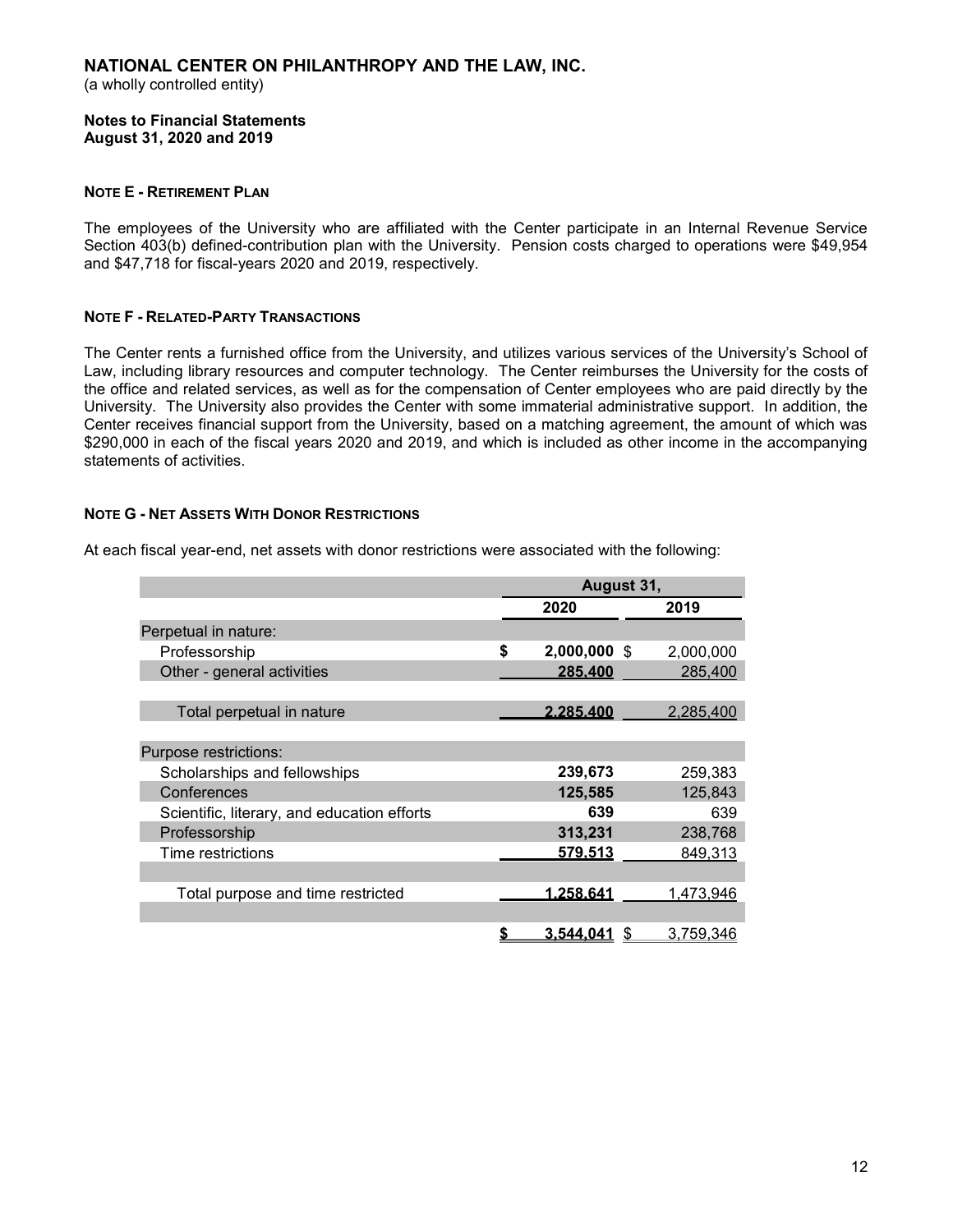(a wholly controlled entity)

#### Notes to Financial Statements August 31, 2020 and 2019

## NOTE G - NET ASSETS WITH DONOR RESTRICTIONS (CONTINUED)

During each fiscal year, net assets released from restrictions as the result of satisfying donor restrictions were as follows:

|                                 | August 31, |               |  |         |  |  |
|---------------------------------|------------|---------------|--|---------|--|--|
|                                 | 2020       |               |  | 2019    |  |  |
| Purpose restrictions satisfied: |            |               |  |         |  |  |
| Scholarships and fellowships    | \$         | 64,710 \$     |  | 16      |  |  |
| Conferences                     |            | 30,258        |  | 39,760  |  |  |
| Professorship                   |            | 113,610       |  | 133,243 |  |  |
| Nonprofit Forum                 |            | 7,423         |  | 10,828  |  |  |
| Time restrictions satisfied     |            | 300,000       |  | 300,000 |  |  |
|                                 |            |               |  |         |  |  |
|                                 |            | <u>516.00</u> |  | 483,847 |  |  |

#### NOTE H - ENDOWMENT

#### [1] The endowment:

The Center's endowment consists entirely of donor-restricted funds, of which \$2,000,000 was established for the purpose of a professorship and the balance was established to fund general activities. The Center does not have any funds designated by the Board of Directors to function as endowment.

#### [2] Interpretation of relevant law:

The terms of NYPMIFA are applicable to the Center. NYPMIFA principally addresses (i) the management and investment of all of a not-for-profit entity's "institutional funds" (which are mainly the financial assets of the entity and which exclude programmatic assets such as buildings or operating facilities), and (ii) the appropriations by the governing board of earnings derived from both donor-restricted and board-designated endowment funds. In essence, NYPMIFA requires all of the financial resources of the entity to be used in a "prudent" fashion, with the express approval and action of the governing board. The Board of Directors continues to adhere to NYPMIFA's requirements. Under NYPMIFA, the Center is not required to maintain the purchasing power of the original gift amount contributed to an endowment fund, unless a donor stipulates the contrary. As a result, when reviewing its donor-restricted endowment funds, the Center considers a fund to be underwater if the fair value of the fund is less than the sum of the original value of the initial and subsequent gift amounts donated to the fund and any accumulations to the fund that are required to be maintained in perpetuity.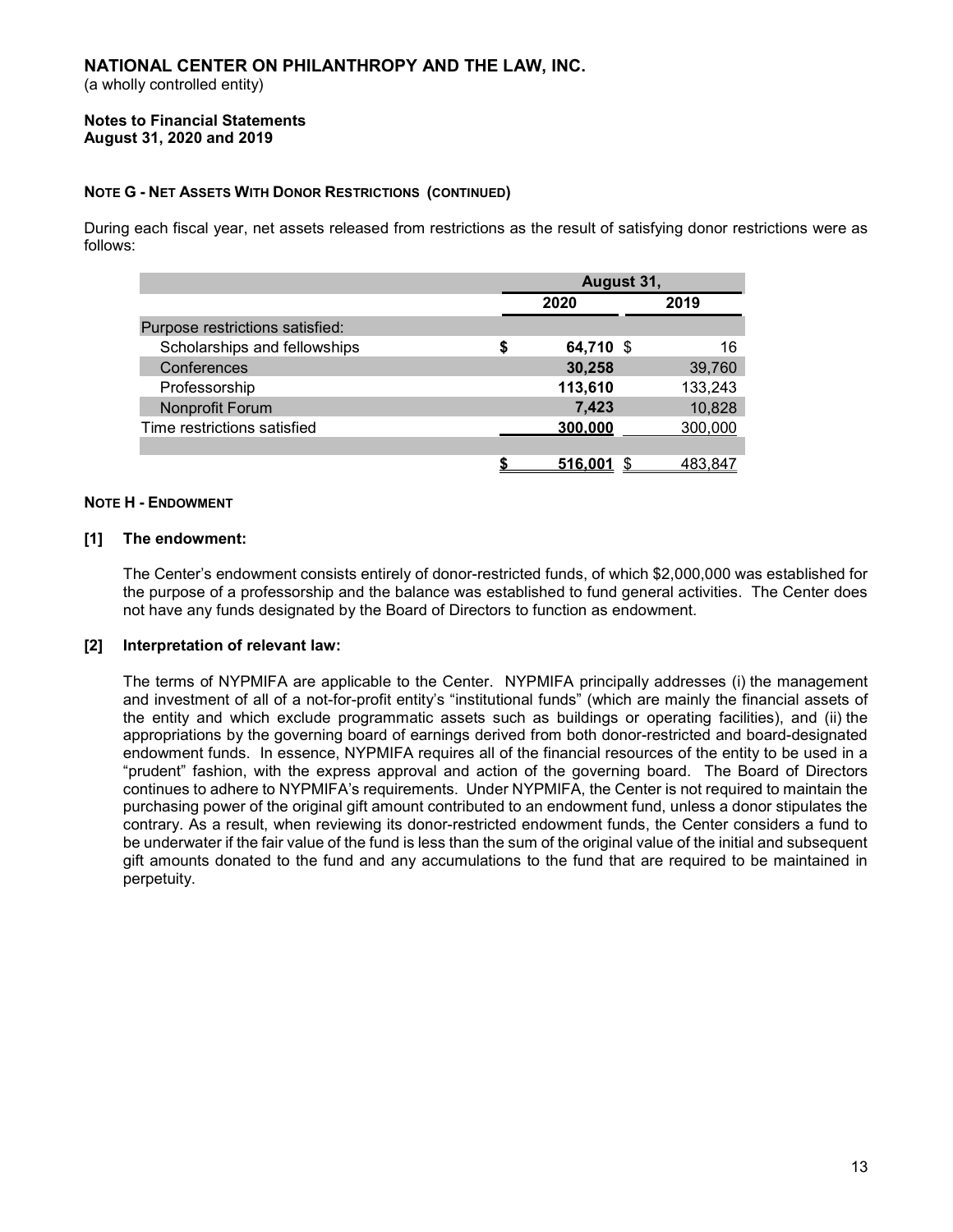(a wholly controlled entity)

## Notes to Financial Statements August 31, 2020 and 2019

# NOTE H – ENDOWMENT (CONTINUED)

# [3] Changes in endowment net assets with donor restrictions during each fiscal year:

|                                                   | August 31, |                  |     |                 |  |  |
|---------------------------------------------------|------------|------------------|-----|-----------------|--|--|
|                                                   | 2020       |                  |     | 2019            |  |  |
|                                                   |            |                  |     |                 |  |  |
| Endowment net assets and the earnings             |            |                  |     |                 |  |  |
| thereon, beginning of the fiscal year             |            | 2.524.168        | \$. | 2,626,261       |  |  |
|                                                   |            |                  |     |                 |  |  |
| Investment return:                                |            |                  |     |                 |  |  |
| Investment earnings, net                          |            | 8,869            |     | 89,161          |  |  |
| Net appreciation (depreciation) (realized and     |            |                  |     |                 |  |  |
| unrealized)                                       |            | 179.204          |     | <u>(58,011)</u> |  |  |
| Total net investment return                       |            |                  |     |                 |  |  |
|                                                   |            | 188.073          |     | 31,150          |  |  |
| Appropriation of endowment assets for expenditure |            | <u>(113.610)</u> |     | (133,243)       |  |  |
|                                                   |            |                  |     |                 |  |  |
| Endowment net assets and the earnings             |            |                  |     |                 |  |  |
| thereon, end of the fiscal year                   |            | 2.598.63         |     | 2.524.168       |  |  |

## [4] Endowment objectives:

The Board of Directors of the Center has adopted investment and spending policies for endowment assets that attempt to provide a predictable stream of funding to objectives supported by its endowment, while seeking to maintain the purchasing power of the endowment assets.

## [5] Funds with deficiencies:

Due to unfavorable market fluctuations, from time-to-time the fair value of assets associated with individual donor-restricted endowment funds may decline below the historical dollar value of the donors' original restricted contributions, or the amount required to be maintained under state law, referred to as underwater endowment. As of August 31, 2020, a deficiency existed in one donor-restricted endowment fund which had an original contribution value totaling \$285,400, a current fair value of \$275,465, and a deficiency of \$9,935. As of August 31, 2019, a deficiency existed in one donor-restricted endowment fund which had an original contribution value totaling \$285,400, a current fair value of \$251,968, and a deficiency of \$33,432. Under the terms of NYPMIFA, the Center has no responsibility to restore such decreases in value.

## [6] Spending policy and relationship to underwater endowments:

With respect to the \$2 million component of the endowment restricted for professorship, the donor has specified a spend policy whereby appropriation in each fiscal-year is to be the lesser of 5% of the beginning value of the endowment in a particular year, or the expense related to professorship. The Board of Directors of the Center adheres to this spend formula each year. For the remaining portion of the endowment, in 2012, the Board adopted a spending policy in the context of the Center's overall financial performance to maintain a prudent investment of the endowment assets. Each year, the Center's Board of Directors plans to appropriate for expenditure an amount from the Center's endowment funds that is determined to be prudent, after consideration of the eight factors listed in NYPMIFA. The Center has a policy that permits spending from underwater endowment funds depending on the degree to which the fund is underwater, unless otherwise precluded by donor intent. During fiscal-year 2020, the Board did not appropriate from the underwater endowment fund and during fiscal-year 2019, the Board appropriated for expenditure \$15,088 from the underwater fund, which represented the interest, dividends (net of investment fees), and realized gains generated by the fund.